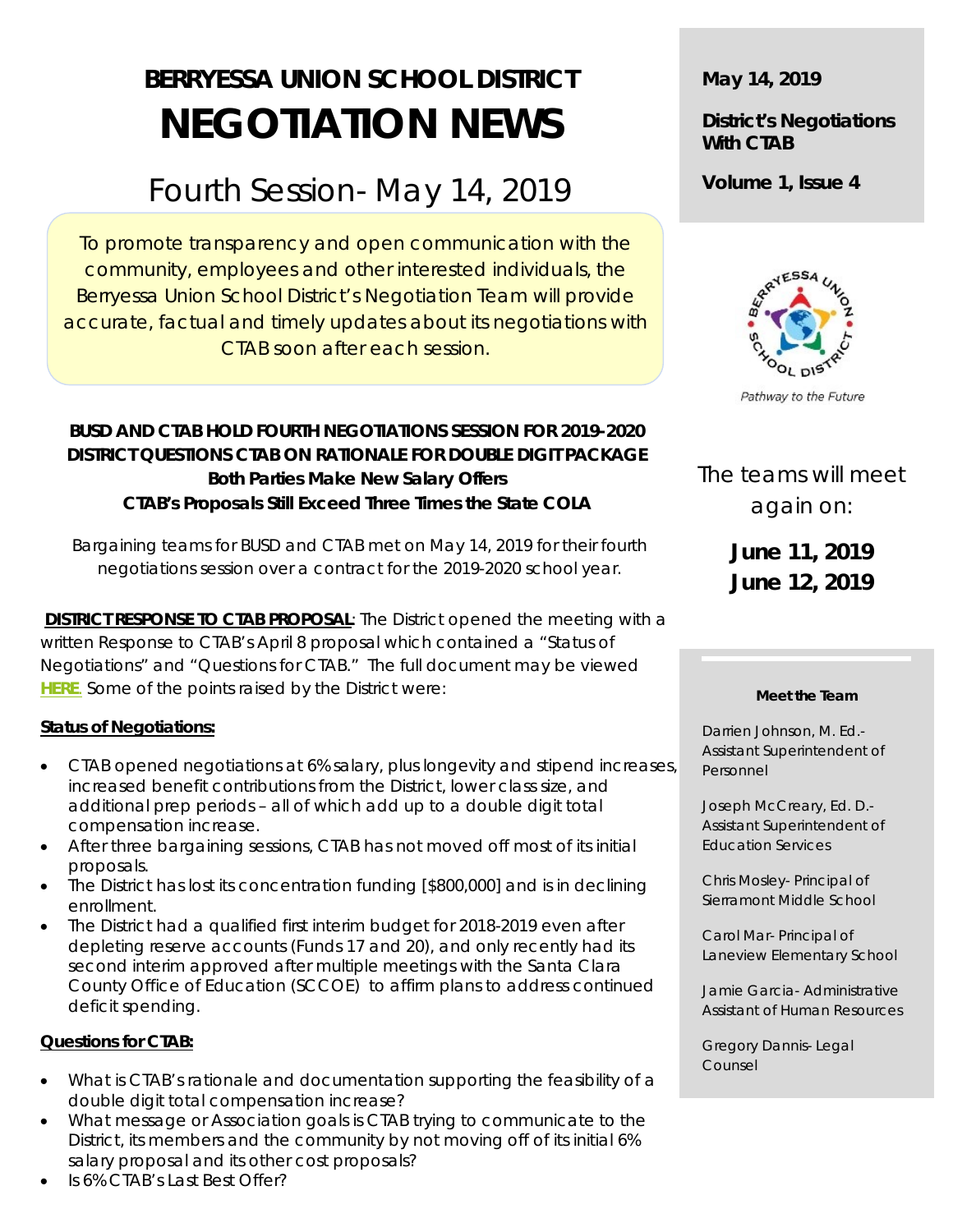- What additional questions does CTAB have regarding the District's budget?
- What are CTAB's main priorities for its members in these negotiations?
- Does CTAB believe that an agreement can be reached by June  $12<sup>th</sup>$ ?
- If an agreement is not reached by June  $12<sup>th</sup>$ , is CTAB open to negotiating throughout the summer?

The District emphasized that these negotiations are for *next year* (2019-2020) for which a State Budget has not even been finalized. Together with closing out the 2018-2019 District budget, these events often provide more flexibility in negotiations but this information will not be known until July.

As it stands now, however, the State COLA is 3.26% (down from 3.46%), and the total package of CTAB's proposals are at least three times that amount.

The District concluded its Response as follows:

The District remains committed to negotiating in good faith, as it always has with CTAB. Without any movement by CTAB, however, the District does not know CTAB's true priorities or its reasoning for demanding a double digit total compensation increase given the District's current fiscal status. The District hopes CTAB's answers to these questions will enable the parties to move forward in a joint effort to reach a fair agreement.

As the District stated in its presentation to CTAB on April 8, its "Desired Outcome" for these negotiations is as follows:

> To negotiate in good faith through a constructive and positive manner that results in a collaborative settlement.

#### **BOTH PARTIES MAKE NEW SALARY OFFERS**

**CTAB Decreases 6% Salary Offer to 5%**: Following the District's Response, CTAB's new proposal lowered its salary offer from 6% to 5% but retained most of the other cost items previously proposed (e.g. increased District health and welfare benefits contributions, reductions in class size, two preparation periods for middle school RSP/SDC teachers, payment to teachers when an instructional aide is absent, etc.).

**CTAB Proposes "Longevity" to Begin on Regular Salary Schedule**: CTAB modified its "Longevity Increments" proposal to call for additional annual salary payments of \$2000, \$4000 and \$6000 beginning in years 15, 20 and 25 respectively. Upon District questioning, CTAB confirmed its proposal would require longevity payments in all columns of the schedule (currently longevity does not apply to the first two columns) and would begin at year 15 even though the regular schedule already has 20 steps. This means all teachers would receive their regular salary and a longevity increment at steps 15 through 20.